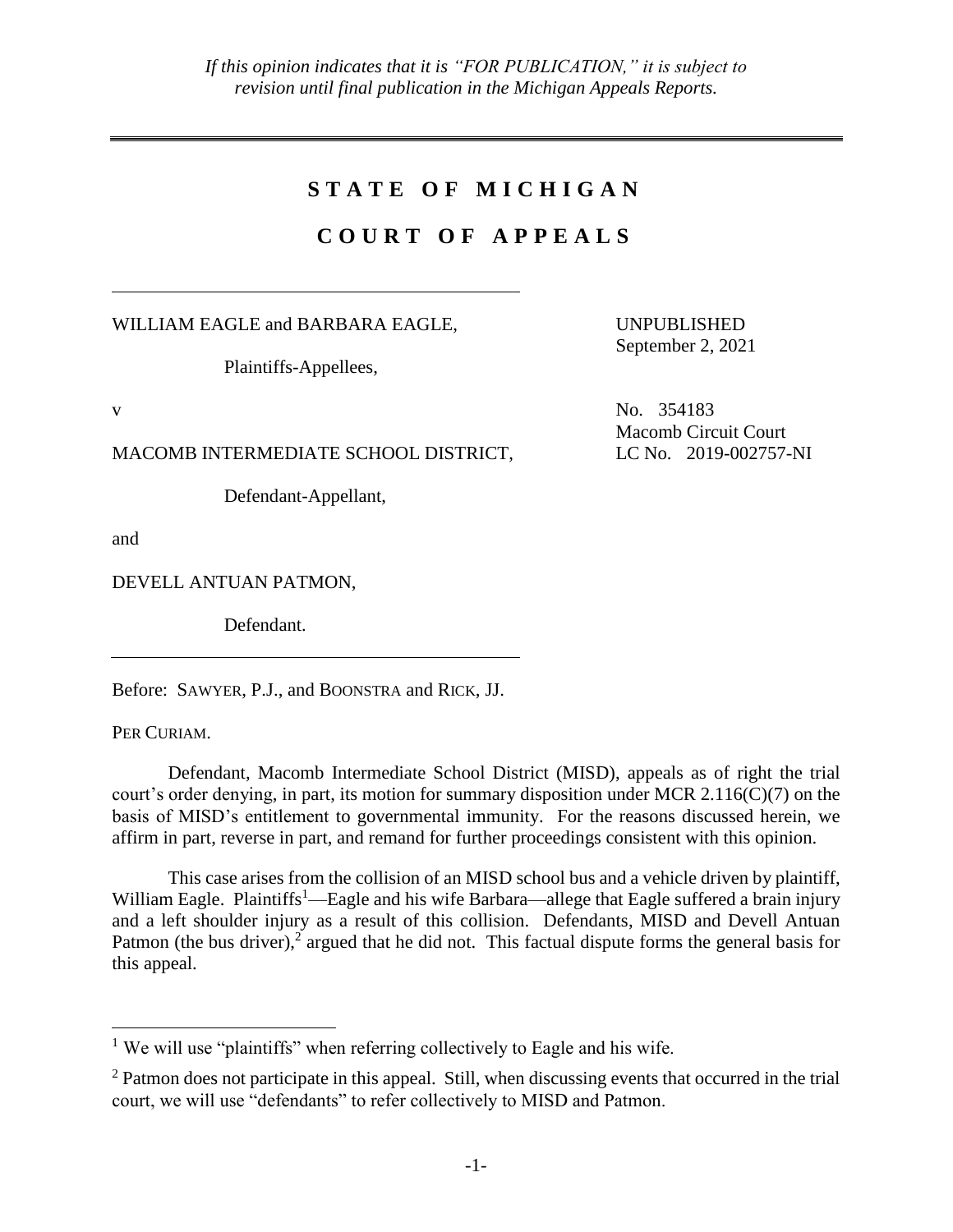Patmon was driving a school bus owned by MISD. Patmon was driving slightly in excess of the posted speed limit. Patmon "took a second to look away from the road [to change] the radio station," and so did not see the truck in front of him coming to a stop. Looking up and realizing that he was about to collide with the truck Patmon swerved to the left into the lane of oncoming traffic. Driving in that lane of oncoming traffic was Eagle. Patmon crashed into Eagle. Eagle may have "blacked out momentarily . . . because the next thing [he] remember[ed] [was] blood coming down blocking [his] vision." Eagle testified that his left shoulder was in "significant pain" immediately after the accident.

Police, emergency medical services (EMS), and the fire department arrived on scene. EMS observed that Eagle had a three-inch laceration on his forehead, and minor cuts and lacerations to his left arm. David Waller, one of the responding paramedics who assessed Eagle at the scene, testified that Eagle appeared "alert and oriented" and that paramedics had no reason to believe that Eagle had suffered an intracranial injury. EMS shuttled Eagle to Mount Clemens Regional Medical Center, where Eagle received a CT scan of his left shoulder. After reviewing the CT scan, doctors determined that there was "[n]o fracture or dislocation evidence[,]" but that there was a "decrease of the acromiohumeral space suggestive of a chronic rotator cuff injury." They also observed "[d]egenerative changes . . . at the acromioclavicular joint." Eagle also received a CT scan of his head and spine, which revealed no abnormalities. A doctor sutured the laceration on Eagle's forehead, and Eagle was discharged the next day.

About a week later Eagle went to see his primary care physician, Dr. Richard C. Weiermiller. Eagle complained of pain in his left shoulder. According to Eagle, he never had issues with his left shoulder before the accident. Examining Eagle, Dr. Weiermiller noted that "[p]ain limited range of motion of [Eagle's] left shoulder and even with passive range of motion [he] was not able to get [Eagle's] arm to extend above shoulder height." Dr. Weiermiller concluded that Eagle should seek the opinion of an orthopedic surgeon.

Eagle visited Dr. Charles C. Stroud, an orthopedic surgeon. Dr. Stroud took X-rays of Eagle's left shoulder and opined that Eagle had a "[p]robable large left shoulder rotator cuff tear[,]" noting that "[t]his probably is an acute on chronic situation." Dr. Stroud told Eagle that he had damage to his rotator cuff and gave Eagle treatment options. Eagle elected to try physical therapy.

A couple months later, Eagle returned to Dr. Stroud to have an MRI of his left shoulder. The MRI confirmed that Eagle had a rotator cuff tear in his left shoulder. Because physical therapy did not seem to be helping Eagle, Dr. Stroud recommended that Eagle undergo a "[l]eft reverse shoulder arthroplasty." Eagle underwent this procedure, which Eagle indicated "somewhat" improved the range of motion in his shoulder.

Dr. Parmod Mukhi, whom Eagle was seeing for concerns about his physical pain, conducted a physiatric evaluation of Eagle. On the basis of the data he collected and Eagle's medical records, Dr. Mukhi opined that Eagle's left rotator cuff tear arose out of the car accident. Dr. Mukhi also opined that this injury impaired Eagle's ability to play golf, to reach over his head with his left arm, and his ability to engage in activities that involve pushing and pulling with his left arm and shoulder.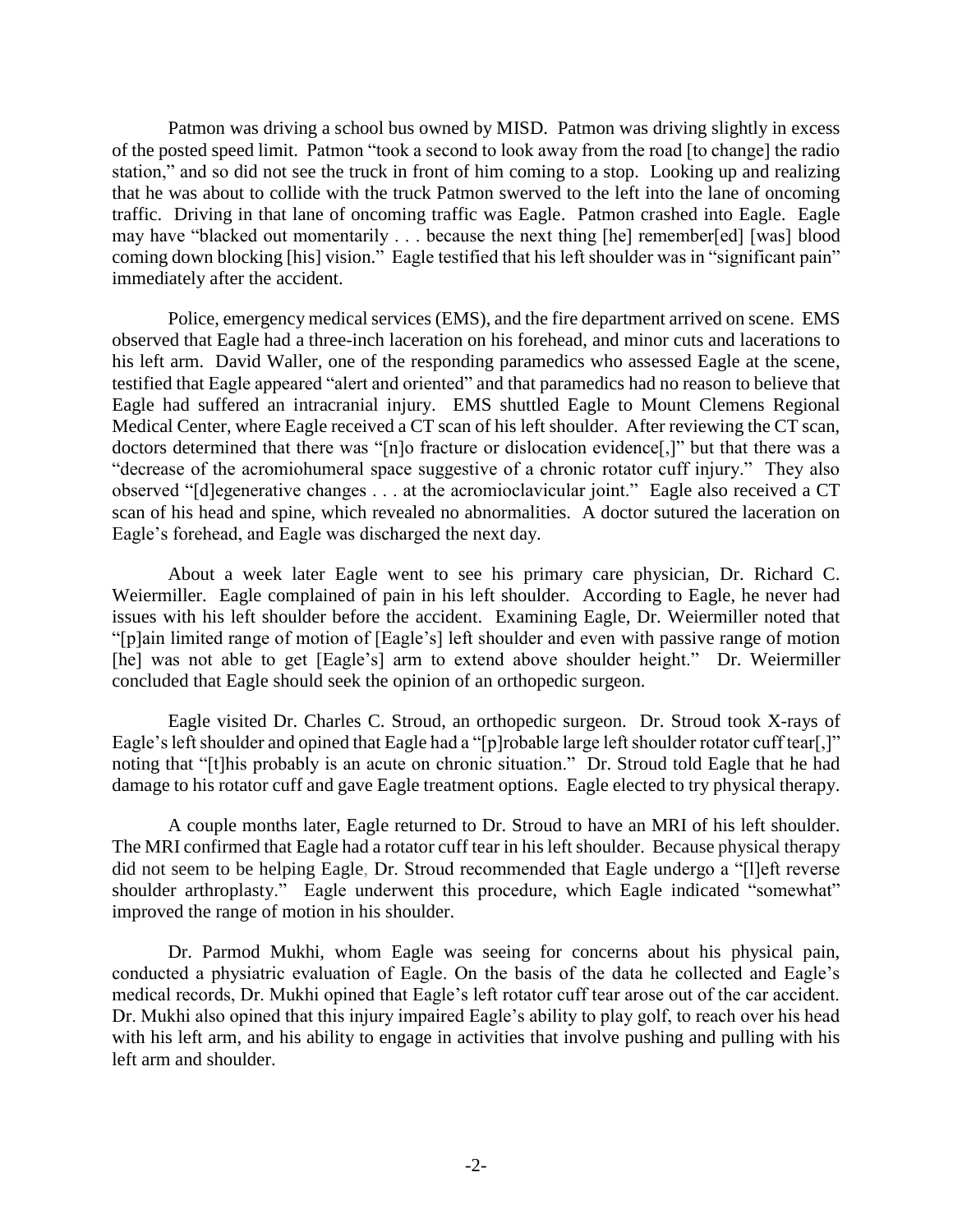Concerned about Eagle reportedly having memory issues, Dr. Mukhi referred Eagle to Dr. Nida H. Hamid, Psy.D., for a neuropsychological evaluation. Dr. Hamid evaluated Eagle six times over the course of a month. She diagnosed Eagle with a "[m]ild neurocognitive disorder," which she attributed to a "combination of aging affects[,] . . . [his] medical history of concussion at the time of his [car accident][,] [and] [his] cardiac and cerebro vascular history."

Defendants retained Dr. John F. O'Leary, Ph.D., to perform an independent neuropsychological evaluation of Eagle, and Dr. Matthew Sardelli, M.D. to perform an independent orthopedic evaluation of Eagle. Dr. O'Leary found no evidence that Eagle had suffered a brain injury as a result of the accident. Specifically, Dr. O'Leary found no "cognitive compromise associated with the residual effects of a concussion or traumatic brain injury[,]" and found that Eagle's memory functions were consistently within a normal range." After examining Eagle and reviewing Eagle's medical records, Dr. Sardelli opined that Eagle's rotator cuff injury had arisen before the collision. He also opined the accident did not aggravate that injury.

For noneconomic damages they alleged to have suffered as a result of the accident, plaintiffs sued defendants. Plaintiffs alleged that Patmon operated MISD's school bus in a grossly negligent manner under MCL 691.1407(2), and that MISD was liable under MCL 691.1504. Plaintiffs alleged the accident caused Eagle pain and suffering and caused Barbara to suffer a loss of consortium.

Defendants moved for summary disposition under MCR 2.116(C)(7), (8), and (10). First, citing MCL 691.1407(2)(c), defendants argued that Patmon was entitled to governmental immunity as to all claims against him because no reasonable juror could conclude that he had acted with gross negligence. Second, defendants argued that MISD was entitled to governmental immunity because the motor-vehicle exception, MCL 691.1405, applied to neither Eagle's claim that he suffered a brain injury, nor Barbara's claim for loss of consortium.<sup>3</sup> As to Barbara's loss of consortium claim, defendants argued MCL 691.1405 allowed recovery only for bodily injury and that loss of consortium was not a bodily injury. As to Eagle's claim of injury, defendants first argued that plaintiffs had provided no evidence that Eagle suffered from a brain injury. Eagle's medical records from after accident never mentioned Eagle having a brain injury, Dr. O'Leary had concluded that Eagle did not have a brain injury, and Eagle testified that no medical provider had ever diagnosed him with a brain injury. Second, in a reply brief, and despite not having addressed plaintiff's shoulder injury in their summary disposition motion, defendants seemingly conceded that Eagle had a left shoulder injury, but argued that this injury did not *result from* the accident. Citing Dr. Sardelli's report, and the fact that several of Eagle's medical records refer to Eagle's left shoulder injury as "degenerative," defendants argued that Eagle's injury arose before the accident. Finally, defendants also argued that plaintiffs had failed to satisfy the no-fault threshold under MCL 500.3135.

The trial court granted defendants' motion in part under MCR 2.116(C)(7), dismissing the claims against Patmon. The trial court concluded that Patmon was shielded by governmental immunity because he acted with only ordinary negligence. The trial court also dismissed the loss

 $\overline{a}$ 

<sup>&</sup>lt;sup>3</sup> Defendants did not mention plaintiffs' claim about the injury to Eagle's left shoulder.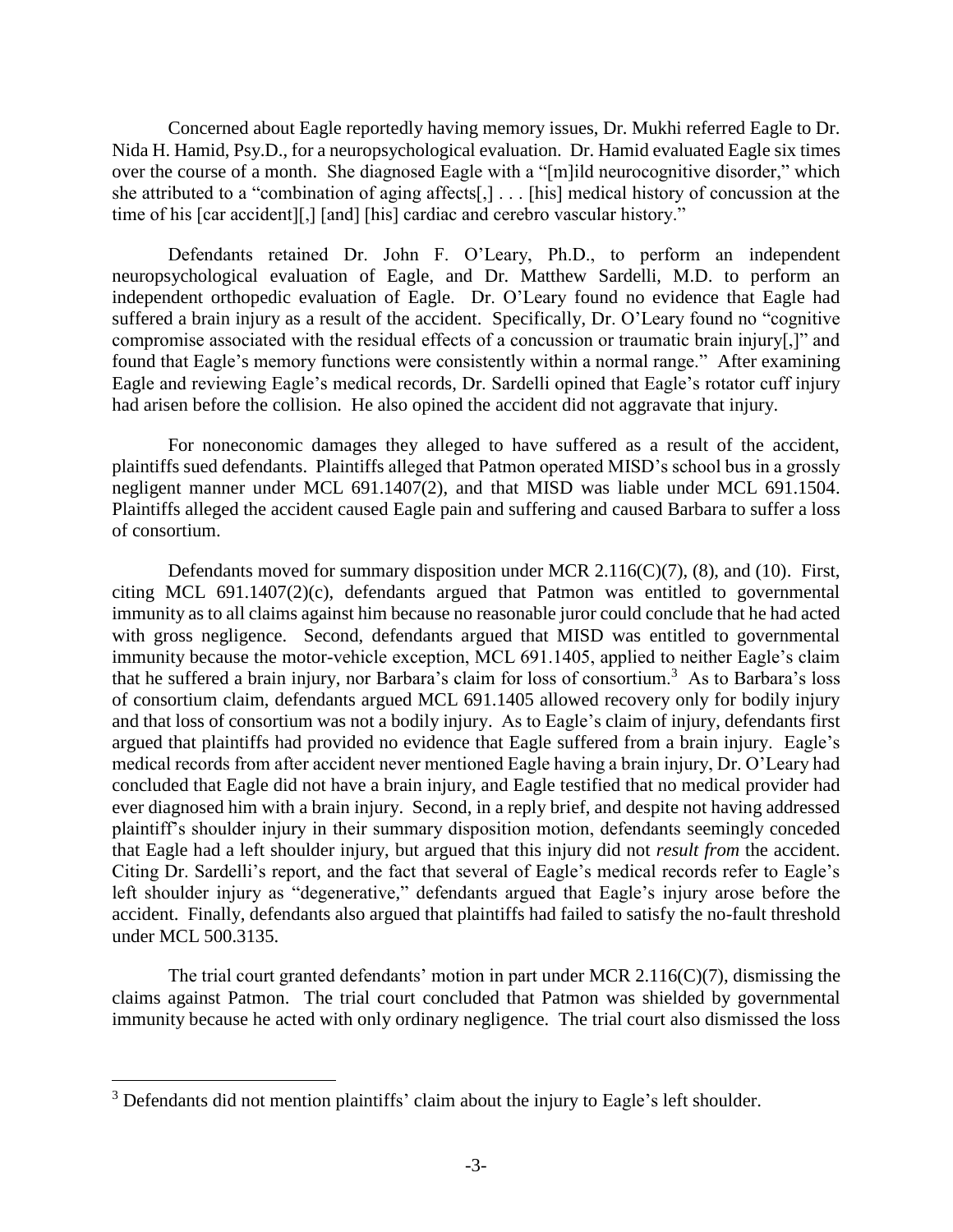of consortium claim, agreeing with defendants that loss of consortium was not a bodily injury under the motor-vehicle exception to governmental immunity, MCL 691.1405. But the trial court denied summary disposition under MCR 2.116(C)(7) with regard to Eagle's claim against MISD. The trial court reasoned that plaintiffs had shown the motor-vehicle exception to governmental immunity was applicable to Eagle's claim because evidence had been presented from which reasonable minds could conclude that Patmon had operated the bus in an ordinarily negligent manner. The trial court did not address defendants' argument that plaintiffs had failed to show Eagle's alleged injuries resulted from the accident. Further, the trial court denied summary disposition, under MCR 2.116(C)(10), as to whether Eagle's injuries satisfied the no-fault threshold. The trial court found a genuine issue of fact existed concerning the nature and extent of Eagle's injuries and that this issue of fact was material to determining whether Eagle had suffered a serious impairment of bodily function. The trial court did not specify which of Eagle's injuries it was referring to, nor did the trial court explain why it believed there was an issue of fact as to the nature and extent of those injuries. The trial court simply summarized the record evidence and cited caselaw noting that summary disposition is inappropriate when a disputed issue of material fact turns on the credibility of deponent.

MISD now appeals as of right the trial court's holding that MISD was not entitled to governmental immunity under MCL 691.1407. On appeal, MISD argues that plaintiffs failed to show that Eagle's injuries resulted from the accident and, therefore, the trial court erred by denying summary disposition under MCR 2.116(C)(7).

"This Court reviews de novo a trial court's decision on a motion for summary disposition." *Allen v Bloomfield Hills Sch Dist*, 281 Mich App 49, 52; 760 NW2d 811 (2008). This Court also reviews de novo whether governmental immunity shields a defendant from tort liability. *Bennett v Detroit Police Chief (Amended Opinion)*, 274 Mich App 307, 310-311; 732 NW2d 164 (2006). Likewise, this Court reviews questions of statutory interpretation de novo. *McCahan v Brennan*, 492 Mich 730, 735-736; 822 NW2d 747 (2012). When reviewing de novo, this Court reviews the issue presented independently, without any required deference to the trial court. *Millar v Constr Code Auth*, 501 Mich 233, 237; 912 NW2d 521 (2018). "When reviewing a motion under MCR  $2.116(C)(7)$ , this Court must accept all well-pleaded factual allegations as true and construe them in favor of the plaintiff, unless other evidence contradicts them." *Dextrom v Wexford Co*, 287 Mich App 406, 428; 789 NW2d 211 (2010). If the parties have submitted any affidavits, depositions, admissions, or other documentary evidence, a court must consult them in determining whether there is a genuine issue of material fact. *Id*. at 429. "If no facts are in dispute, and if reasonable minds could not differ regarding the legal effect of those facts, the question whether the claim is barred is an issue of law for the court. However, if a question of fact exists to the extent that factual development could provide a basis for recovery, dismissal is inappropriate." *Id*.

Under the governmental tort liability act (GTLA), MCL 691.1401 *et seq*., when a government agency "is engaged in the exercise or discharge of a governmental function," that government agency is generally immune from tort liability. *Dextrom*, 287 Mich App at 416, quoting MCL 691.1407(1). "This would include a public school district's operation of a bus system." *Allen*, 281 Mich App at 53. "But the broad immunity afforded by the statute is limited by several narrowly drawn exceptions." *Id*., citing *Jackson v Detroit*, 449 Mich 420, 427; 537 NW2d 151 (1995). The exception at issue here is the motor-vehicle exception, MCL 691.1405, which provides that "[g]overnmental agencies shall be liable for bodily injury and property damage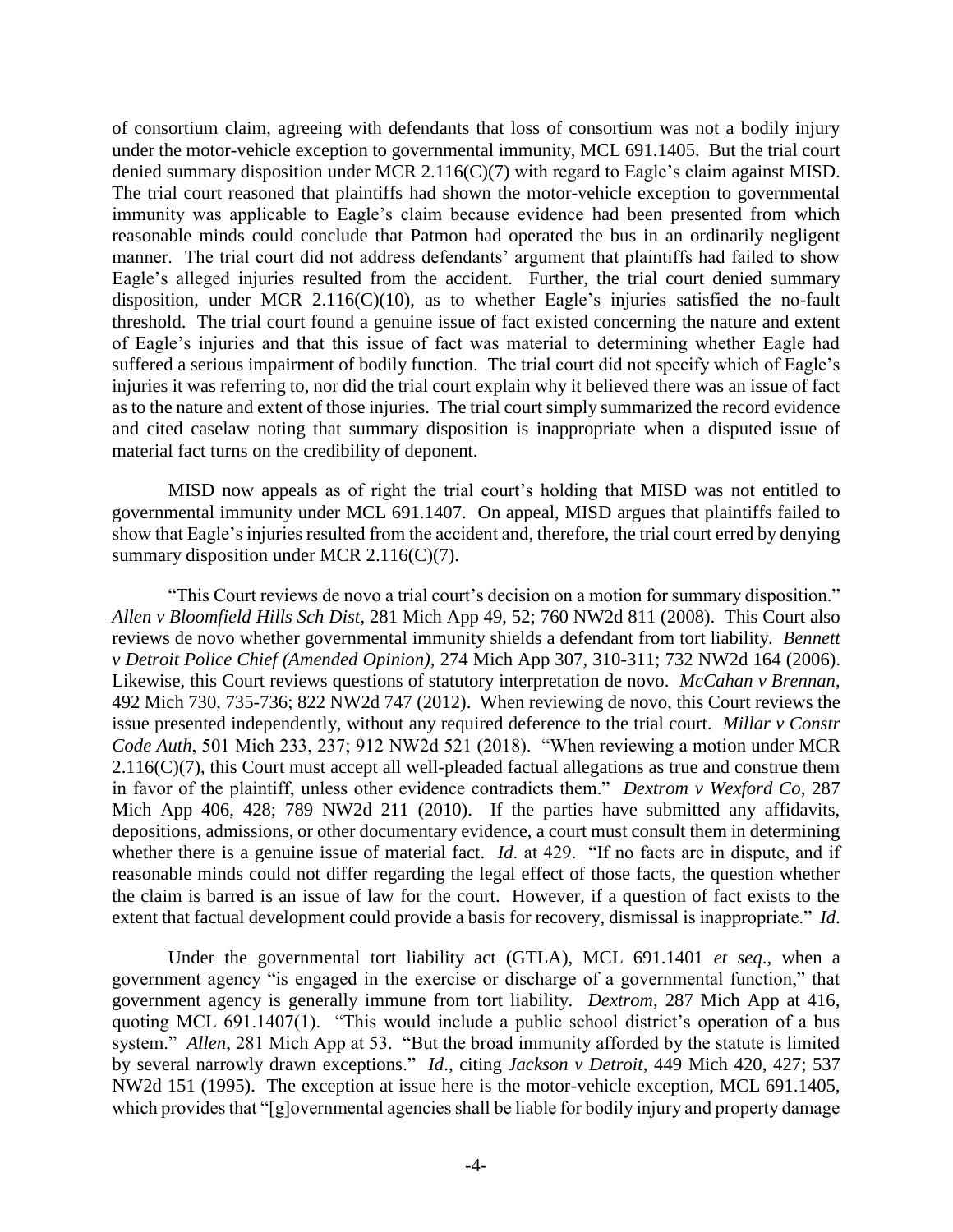*resulting from* the negligent operation by any officer, agent, or employee of the governmental agency of a motor vehicle of which the governmental agency is owner . . . ." MCL 691.1405 (emphasis added); *Allen*, 281 Mich App at 53.

Neither party on appeal contests whether Patmon operated MISD's school bus negligently. Rather, MISD argues that plaintiffs failed to show that Eagle's alleged injuries resulted from Patmon's negligent operation of the school bus. See MCL 691.1405. Citing *Setta v Kondziolka*, unpublished opinion of the Court of Appeals, issued July 27, 2006 (Docket No. 267397), p 2, MISD argues that MCL 691.1405's "resulting from" requires a plaintiff to produce "direct and clear medical evidence" that any injury was "the complete result of the motor vehicle accident."<sup>4</sup> Hence, MISD implies that a plaintiff must rule out all other potential causes of a putative injury to satisfy the "resulting from" language under MCL 691.1405. On that basis, MISD argues plaintiffs have failed to show that Eagle's alleged injuries resulted from the collision. MISD contends plaintiffs provided no proof that Eagle ever suffered from a brain injury. And to the extent plaintiffs showed that Eagle suffered from a left shoulder injury, MISD argues uncontradicted medical evidence shows that this injury was a degenerative condition that existed before the accident.

To begin, we disagree with MISD's suggestion that a plaintiff must rule out all other potential causes of a putative injury to satisfy the "resulting from" language under MCL 691.1405. MISD misconstrues this Court's holding in *Setta*, unpub op at 3. In that case, the plaintiff offered zero evidence that her injuries resulted from the car accident at issue. *Id*. at 3. For that reason, this Court noted that it "need not scrutinize the term 'resulting from,' but must simply apply the clear language of the statute . . . ." *Id*. Because the plaintiff in that case offered no evidence that her injuries resulted from the car accident, it went without saying that her injuries did not result from the car accident under MCL 691.1405.

Also, although this Court held in *Curtis v Flint*, 253 Mich App 555, 560; 655 NW2d 791 (2002), that the phrase "resulting from," as used in MCL 691.1405, "requires a more direct causal connection than the proximate cause 'but for' analysis[,]" this does not imply that a plaintiff must rule out other potential causes of a putative injury. In *Curtis*, an emergency vehicle was approaching a red light at an intersection. *Id*. at 557. A car driving in front of the plaintiff moved over to the curb lane and stopped to let the emergency vehicle through. *Id*. The plaintiff rearended the car parked in the curb lane and was injured. *Id*. The plaintiff argued that the emergency vehicle was negligent in approaching and entering the intersection and that, but for this negligence, the plaintiff would not have rear-ended the car in front of him. *Id*. at 558. This Court rejected plaintiff's argument, holding that the plaintiff failed to show that his injuries resulted from the negligent operation of the emergency vehicle. *Id*. at 562. Reasoning the phrase "resulting from" as used in MCL 691.1405" required a more direct causal connection than but-for causation, this Court explained that a plaintiff would have to show either "physical contact" between his vehicle and the government-owned vehicle or that "the government-owned vehicle physically forced the

 $\overline{a}$ 

<sup>&</sup>lt;sup>4</sup> "Although MCR 7.215(C)(1) provides that unpublished opinions are not binding under the rule of stare decisis, a court may nonetheless consider such opinions for their instructive or persuasive value." *Cox v Hartman*, 322 Mich App 292, 307; 911 NW2d 219 (2017).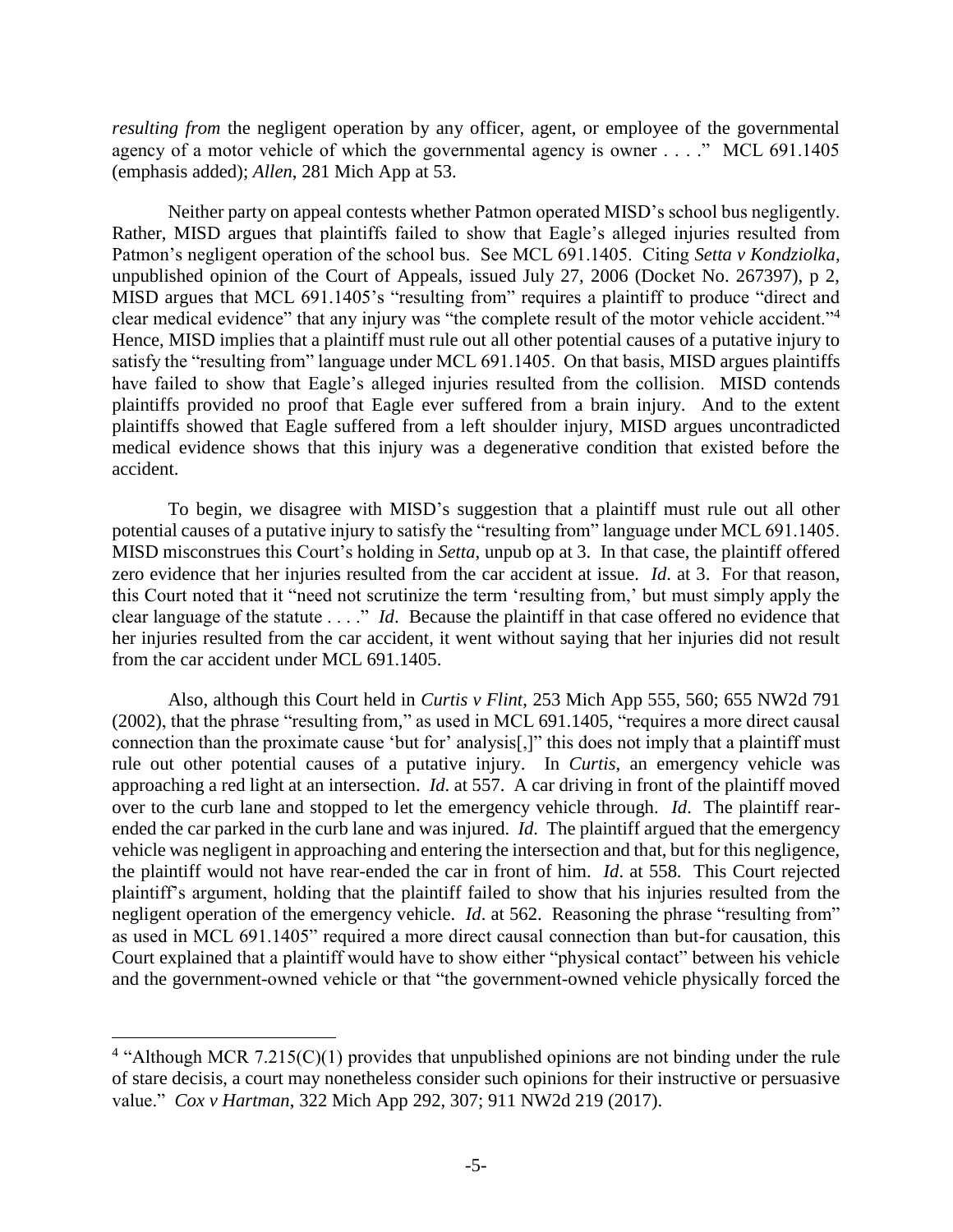plaintiff's vehicle off the road or into another vehicle or object." *Id*. at 561. Nowhere in that opinion did this Court suggest that a plaintiff must establish beyond doubt that the collision caused his or her injuries.

That said, we disagree with MISD's argument that plaintiffs failed to offer evidence that Eagle's left shoulder injury—namely his torn rotator cuff—was a direct result of the collision. Unlike in *Curtis*, the government-owned vehicle in this case—the school bus—made physical contact with Eagle's car. And plaintiffs offered evidence that Eagle's left shoulder injury arose only as a result of this physical contact. In his deposition, Eagle testified that, immediately after the collision, he felt pain in his left shoulder, and that he never had issues with his left shoulder before the collision. More importantly, plaintiffs provided medical evidence to corroborate Eagle's testimony: Dr. Mukhi attested that he treated Eagle for pain after the accident and believed Eagle's rotator cuff tear resulted from the accident.

Of course, defendants did offer evidence contradicting Dr. Mukhi and Eagle. Dr. Sardelli, who performed an independent examination of Eagle, opined that Eagle's rotator cuff injury arose before the accident and there was no indication the collision aggravated this preexisting injury. Also, in his treatment notes, Dr. Stroud referred to Eagle's injury as "degenerative." Nevertheless, this did not entitle MISD to summary disposition. Because this evidence conflicts with plaintiffs' evidence, and there is no way to reconcile this conflict without weighing witness credibility, a genuine issue of material fact exists, precluding summary disposition.

On the other hand, we agree with MISD in regard to Eagle's putative brain injury: the record does not leave open a genuine issue of material fact as to whether Eagle suffered a brain injury as a result of the collision. Although Eagle received a three-inch laceration across his forehead as a result of the collision, he testified that he didn't "want to use the word unconscious, but I don't know if I blacked out for a second, few seconds or whatever, but I sure saw a lot of stars." Moreover, according to the medical record generated at the Mt. Clemens Regional Medical Center, Eagle "denies any loss of consciousness." EMS reported that Eagle appeared "alert and oriented" after the accident, and Waller testified that nothing he observed indicated that Eagle might have suffered an intracranial injury. At the same time, Eagle testified that no medical provider had ever told him that he had a brain injury, and Eagle's medical records from the emergency room corroborate this testimony. Eagle's medical records do not indicate any kind of brain injury. Indeed, the CT scan of Eagle's head and spine revealed no abnormalities. Equally important, after reviewing Eagle's medical records and performing an independent neuropsychological evaluation on Eagle, Dr. O'Leary concluded that he could discern "no indication of residual cognitive compromise associated with the residual effects of a concussion or traumatic brain injury."

Plaintiffs offered only one piece of evidence to contradict the foregoing: Dr. Hamid's neuropsychological evaluation. Dr. Hamid diagnosed Eagle with a "[m]ild neurocognitive disorder," which she, in part, attributed to Eagle's "medical history of concussion at the time of his [car accident] . . . ." This report, however, does not establish a question of fact, for Dr. Hamid had no factual basis to conclude that Eagle suffered a concussion from the collision. See *Mullholland v DEC Int'l Corp*, 432 Mich 395, 414; 443 NW2d 340 (1989) (noting that an expert must have an evidentiary basis for his or her own conclusions for those conclusions to be admissible); *Snead v John Carlo, Inc*, 294 Mich App 343, 354; 813 NW2d 294 (2011) ("The